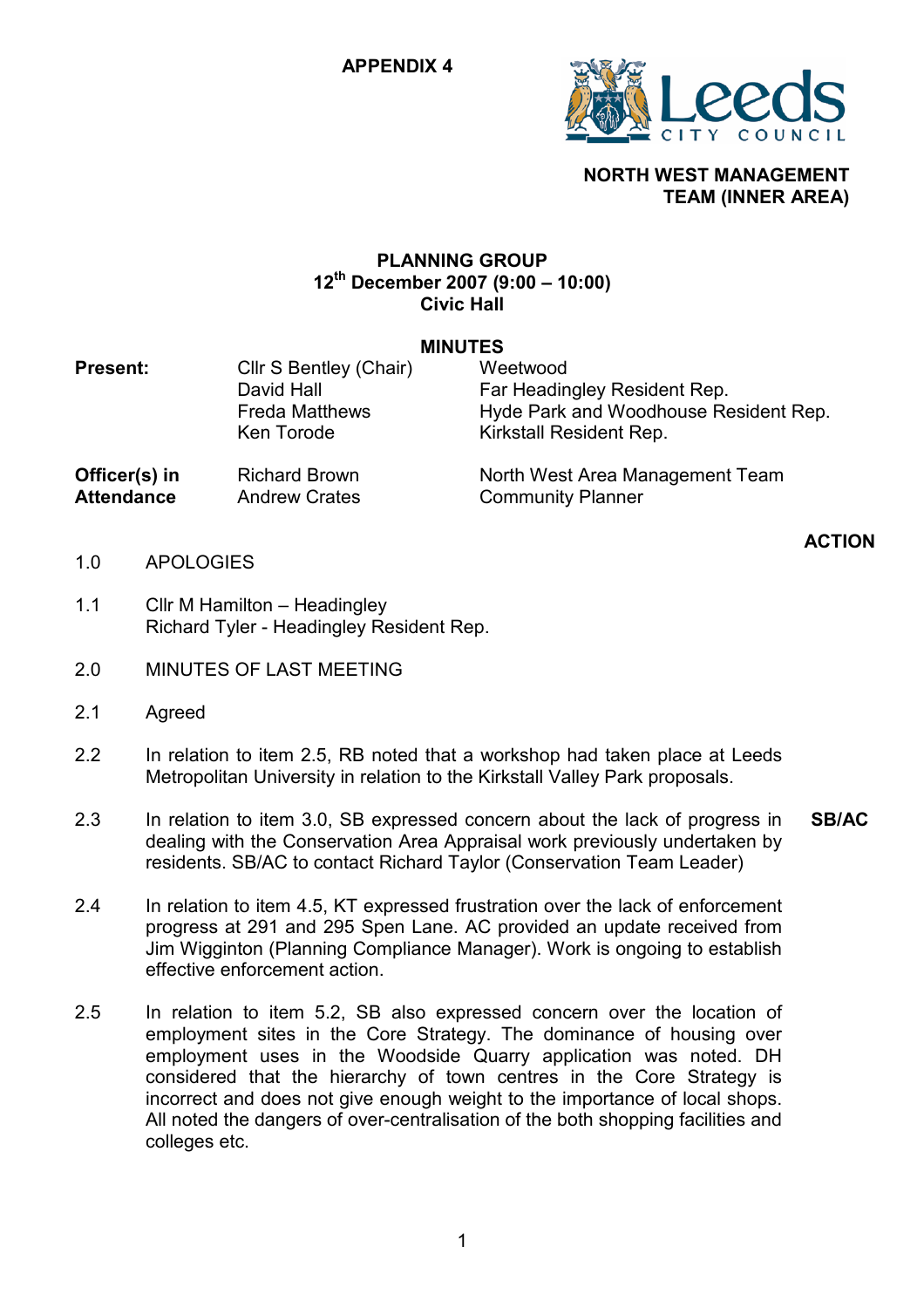### APPENDIX 4

- 3.0 NEIGHBOURHOOD DESIGN STATEMENTS UPDATE
- 3.1 AC provided an update on the Headingley and Hyde Park NDS. Work on character area appraisals is ongoing. All agreed the need to work with the universities as stakeholders in the area.
- 3.2 DH expressed concern about the potential loss of cycle lanes on the A660. SB noted concern at the number of 20-24 year old cyclists involved in accidents.
- 3.3 AC provided an update on the Kirkstall Community Document; work is ongoing.
- 3.4 FM provided an update on the Little Woodhouse NDS. 5000 questionnaires have been sent out and are starting to come in. A public meeting is to be held in late January.
- 3.5 All noted that some flats in purpose built accommodation are apparently being sold to first time buyers.
- 3.6 RB to investigate and ensure that there are sufficient funds available for the work being carried out on the NDSs. RB
- 4.0 PRE-APPLICATION CONSULTATION – VALLEY HOUSE, CARDIGAN RD
- 4.1 AC presented the pre-application proposals that have been received, also sent to Ward Members, South Headingley CA and Cardigan Triangle CA. Planning permission was granted in 2004 for 16 additional flats within an extension and a courtyard building. The developer, Leeds and Yorkshire Housing Association, now consider that the building does not lend itself to retention and refurbishment for the proposed Affordable Housing scheme. Given the conversion difficulties, it is now proposed to demolish Valley House and develop new buildings to provide 17 apartments intended for family occupation (10 two bed and 7 three bed units). The proposals comprise the erection of a three and four storey building comprising twelve family duplex dwellings, a smaller two storey block comprising three terraced houses and a courtyard building comprising a pair of apartments. AC provided detailed comments and outlined Conservation Area considerations.
- 4.2 Detailed discussion took place over the proposals. All considered that there was insufficient justification for demolition of the building, given its Conservation Area setting. Concern was also expressed about the design and use of materials in the proposed buildings. Concern was also expressed that any Conditions regarding the use as Affordable Housing and prohibition of student occupancy may be varied in the future. AC to feedback to planning consultant. AC